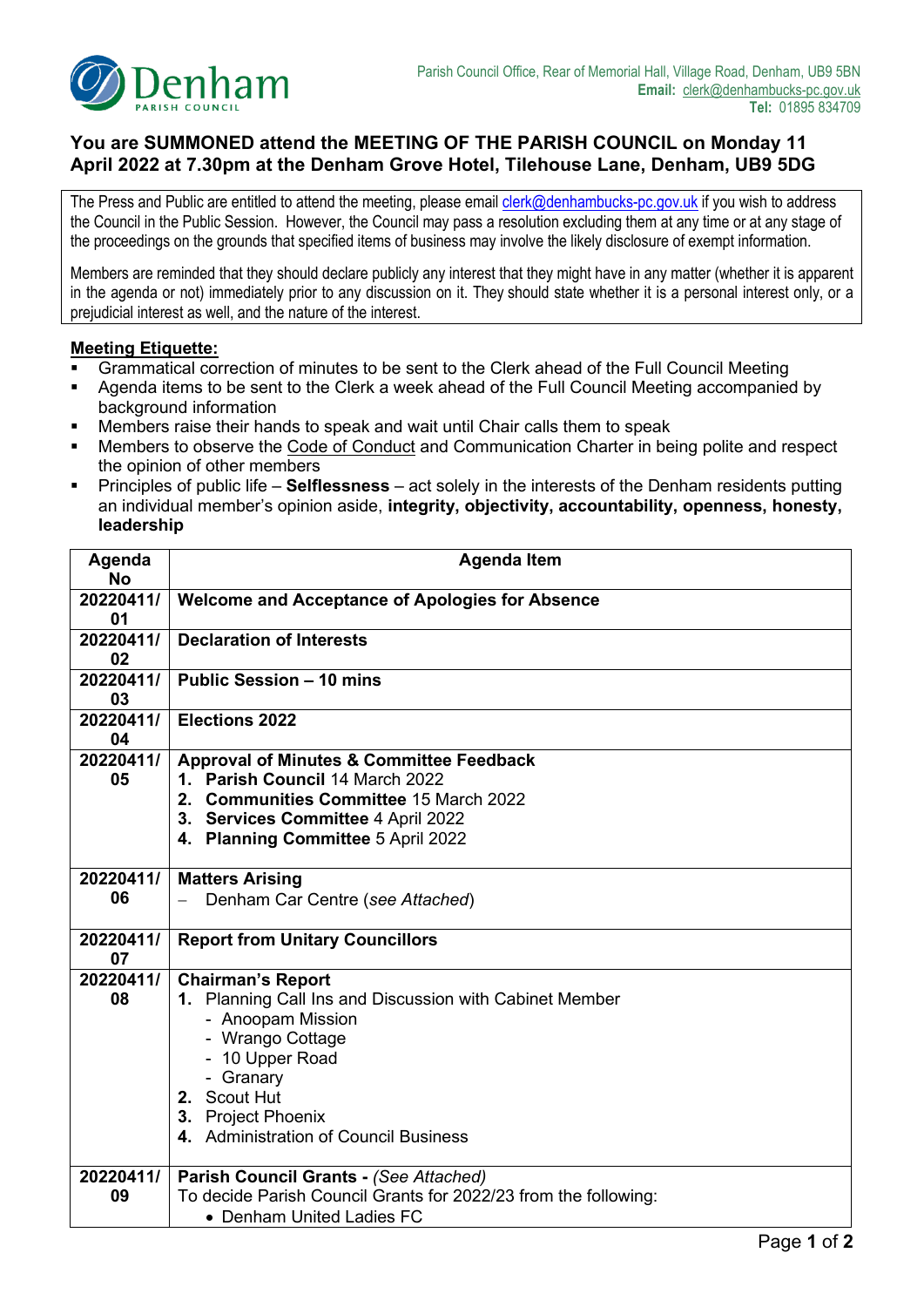

|                 | • Denham Community History Project                                                      |           |
|-----------------|-----------------------------------------------------------------------------------------|-----------|
|                 | • Madeleine Paton Lunch Club                                                            |           |
|                 | • Denham Bowls Cub                                                                      |           |
|                 | • Give and Share                                                                        |           |
|                 | • Denham Village School                                                                 |           |
|                 | • Denham Utd FC                                                                         |           |
|                 | • Higher Denham Lunch Club                                                              |           |
| 20220411/       | Annual Parish Meeting - Wednesday 27 April 2022                                         |           |
| 10              | Videos to view                                                                          |           |
|                 | Agenda (see attached)                                                                   |           |
|                 |                                                                                         |           |
| 20220411/       | Martin Baker Update - Cllr SW/Cllr MH                                                   |           |
| 11              |                                                                                         |           |
| 20220411/       | <b>Reports from Outside Bodies</b>                                                      |           |
| 12              | - Notes from HS2 Meeting Attached                                                       |           |
|                 | - Notes from Improving the Environment Action Group March 2022 Attached                 |           |
| 20220411/       | <b>Cricket Field Bungalow</b>                                                           |           |
| 13              | - We have instructed Gibbs Gillespie to renew the contract at the market rate.          |           |
|                 |                                                                                         |           |
| 20220411/       | <b>Financial Matters and Reports</b>                                                    |           |
| 14              |                                                                                         |           |
|                 | 1. Flagstone Update<br>2. To agree Bank Balances of Barclays Current Account (attached) |           |
|                 | 3. To agree Financial Comparison - (attached)                                           |           |
|                 | 4. Payments Report for April 2022 totalling £7,235.51 (attached)                        |           |
|                 | Payments over £500 April 2022 - To Note                                                 |           |
|                 | Handyman Services - March                                                               | £909.00   |
|                 | Roots - Cut 6                                                                           | £5,734.51 |
|                 | Turfcare - Pitch Marking Martin Baker                                                   | £592.00   |
|                 | 5. Regular Annual Payments for Approval (attached)                                      |           |
| 20220411/       | <b>Correspondence List</b>                                                              |           |
| 15              | All correspondence is available in SharePoint.                                          |           |
|                 |                                                                                         |           |
| 20220411/       | <b>Part II Members Only</b>                                                             |           |
| 16<br>20220411/ | <b>Date of Next Meeting</b>                                                             |           |
| 17              | Monday 9 May 2022 at 7.30pm at Denham Grove Hotel, Tilehouse Lane                       |           |
|                 |                                                                                         |           |

#### **Upcoming Meetings and Events:**

| Time    | Day     | <b>Date</b>   | <b>Meeting</b>                            |
|---------|---------|---------------|-------------------------------------------|
| 7.30pm  | Tuesday | 19 April 2022 | <b>Communities - New Denham</b>           |
| 7.30pm  | Monday  | 4 May 2022    | <b>Services Committee - St Marks Hall</b> |
| 7.00pm  | Tuesday | 3 May 2022    | <b>Planning Committee - Office</b>        |
| 10.30am | Friday  | <b>TBC</b>    | <b>Finance Committee - Office</b>         |
| 7.30pm  | Monday  | 9 May 2022    | <b>FULL COUNCIL - Denham Grove</b>        |

**Signed: Jagjit Brar – Clerk Julia Walsh - Chairman**